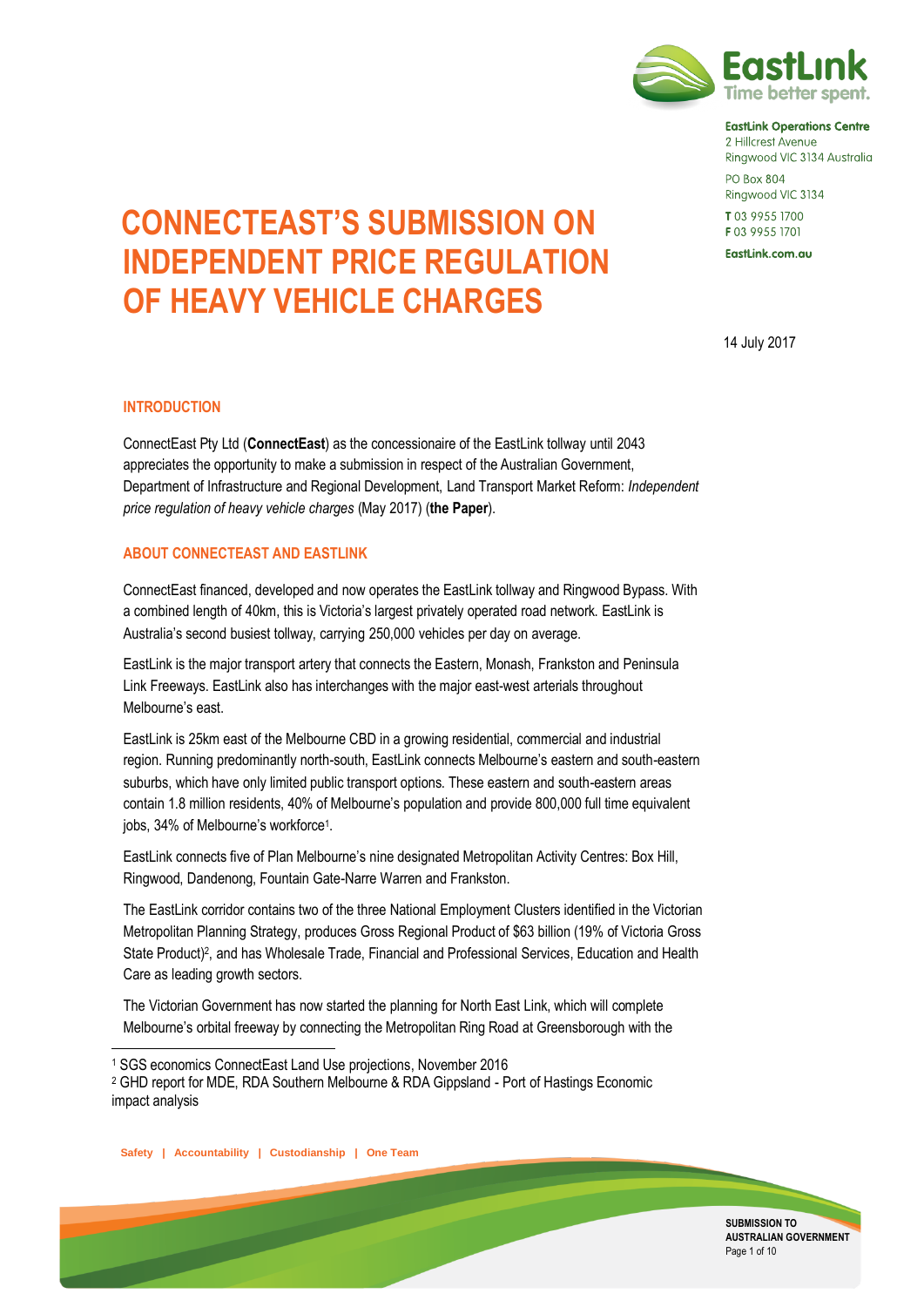

Eastern Freeway or EastLink. Whichever corridor is chosen for North East Link, this project will make EastLink a major part of Melbourne's completed orbital freeway.

#### **CONNECTEAST'S SUBMISSION**

ConnectEast is making this submission in response to the Paper because:

- Independent price regulation of heavy vehicle charges is the first step in a process that will lead to road use pricing initially for heavy vehicles, subsequently extending to all vehicles. This process must consider the existing tollway concessions. How will existing toll charges for heavy vehicles, and subsequently all vehicles, fit within road use pricing? Will the public policy outcomes of road use pricing be constrained by existing concession agreements?
- > Our significant experience as the operator of one of Australia's busiest tollways, which is a form of road pricing, provides practical insight into the questions posed by the Paper.

#### **FUEL EXCISE REVENUES WILL DECLINE SUBSTANTIALLY**

Vehicles are becoming more fuel efficient, and new production vehicles will increasingly be hybrid electric/combustion drivetrain vehicles or pure battery-powered electric vehicles (**BEV**s). In May 2017, Morgan Stanley forecast that more BEVs will be sold than vehicles with combustion engines from 2040. In July 2017, Volvo announced plans to phase out the conventional internal combustion engine and transition its entire product line to either electric/combustion drivetrain vehicles or BEVs by 2019. Also in July 2017, the newly elected Macron Government of France announced plans to ban sales of petrol and diesel powered vehicles by 2040.

If the current structure and pricing model for fuel excise taxation is left unchanged, then a significant and growing Commonwealth tax revenue shortfall will result.

Therefore, we agree that it is appropriate for the Australian Government to address this material issue.

#### **ROAD PRICING IS A SUSTAINABLE ROAD FUNDING SOLUTION**

After considerable and detailed analysis by infrastructure bodies, road pricing for all vehicles has now been recommended by peak infrastructure strategy bodies and others, including in the following key documents:

> *Australian Infrastructure Plan*<sup>3</sup>

.

- > *Victoria's 30 Year Infrastructure Strategy*<sup>4</sup>
- > *The Road Ahead - How an efficient, fair and sustainable pricing regime can help tackle congestion*<sup>5</sup>



<sup>3</sup> Published by Infrastructure Australia, February 2016

<sup>4</sup> Published by Infrastructure Victoria, December 2016

<sup>5</sup> Published by Infrastructure Victoria, November 2016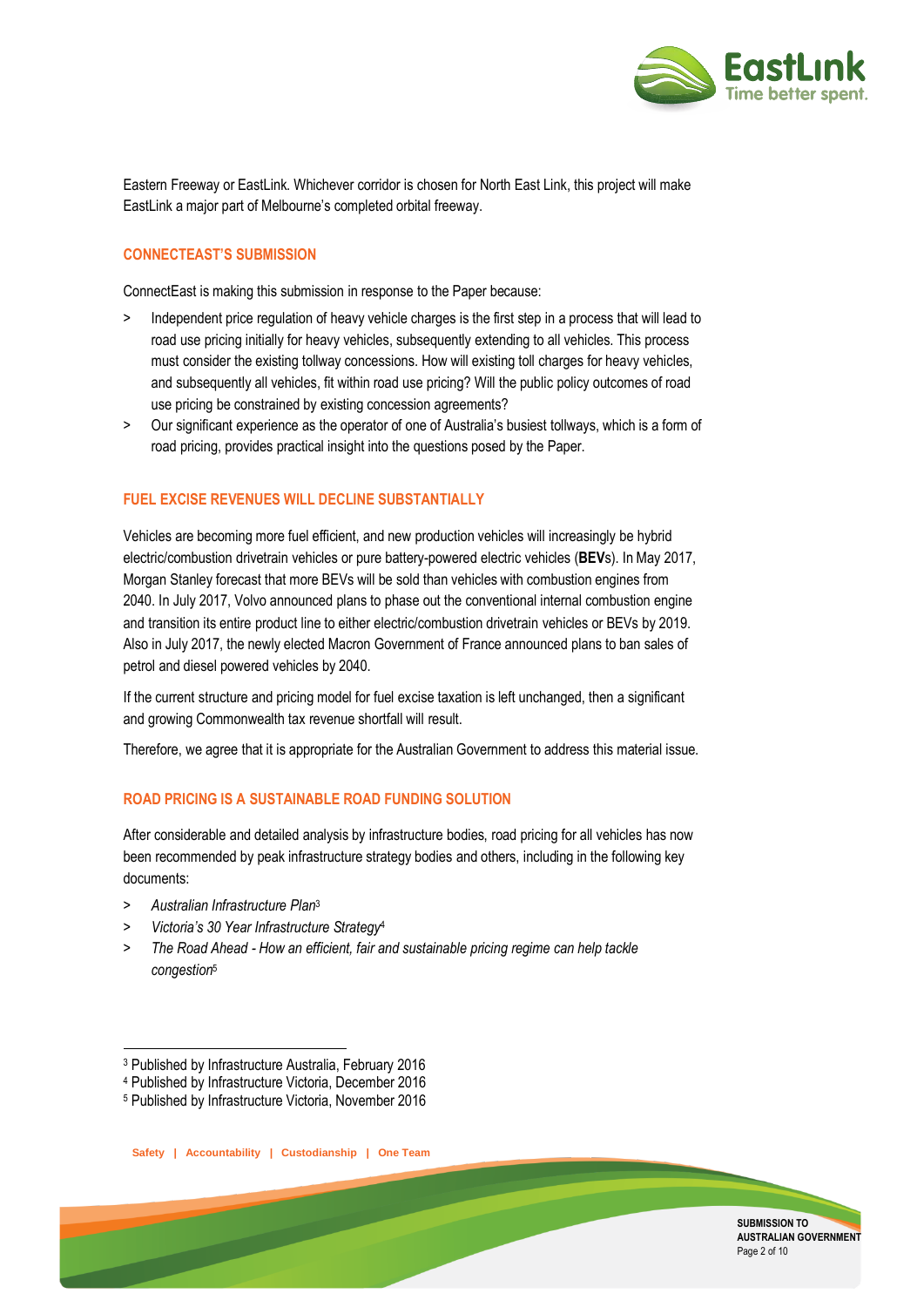

Road pricing was also highlighted as the key transport infrastructure reform to enhance productivity in the *Intergovernmental Agreement on Competition and Productivity–Enhancing Reforms*, agreed between the Commonwealth and five States and Territories on 9 December 2016.

We believe that road pricing for all vehicles is a sustainable road funding solution:

- > The user pays model is fair and equitable. Users who make more use of road resources should pay more. Users of vehicles that directly cause more damage to road resources should also pay more towards maintenance.
- > The pricing model could be structured to incentivise a range of public policy outcomes, including travel time shift from peak to shoulder periods, adoption of more environmentally friendly vehicles such as BEVs, safer vehicles with advanced automated vehicle technologies, or services such as ride-sharing, vehicle-sharing and mobility-as-a-service (**MAAS**).
- > Timings and adoption rates for new technologies and services are very difficult to forecast reliably. Unlike fuel excise taxation, which is tied to a single technology (internal combustion engines), road pricing can function effectively irrespective of actual market adoption rates for BEVs, automated vehicle technologies, or services such as ride-sharing, vehicle-sharing and MAAS.

### **AUSTRALIA IS WELL PLACED TO IMPLEMENT ROAD PRICING**

Australia already has a substantial (and growing) network of tollways, which is a form of road pricing, in Sydney, Melbourne and Brisbane.

This network means Australia is well placed to implement road pricing:

- > Australia was the second country to implement multi-lane free-flow fully electronic tolling, with the commencement of tolling in 2000. (The first was Canada's 407 ETR in Toronto.)
- > Australia is one of the only countries to have achieved the complete elimination of toll plazas and total replacement by multi-lane free-flow fully electronic tolling at freeway speeds.
- > Australia is a global leader in tolling interoperability i.e. the ability for the user of a tag issued by one tollway to be able to use every other tollway, and without a price disadvantage compared to local users.
- > Major tollways are critical to the functioning of the road transport network in each of Australia's three largest cities. Combined, these cities represent 49% of the nation's population and 45% of the nation's registered motor vehicles<sup>6</sup>. This means a significant proportion of Australia's population is already familiar with, and utilizing, the form of road pricing that applies to tollways.

<sup>6</sup> Australian Bureau of Statistics

1

**Safety | Accountability | Custodianship | One Team**

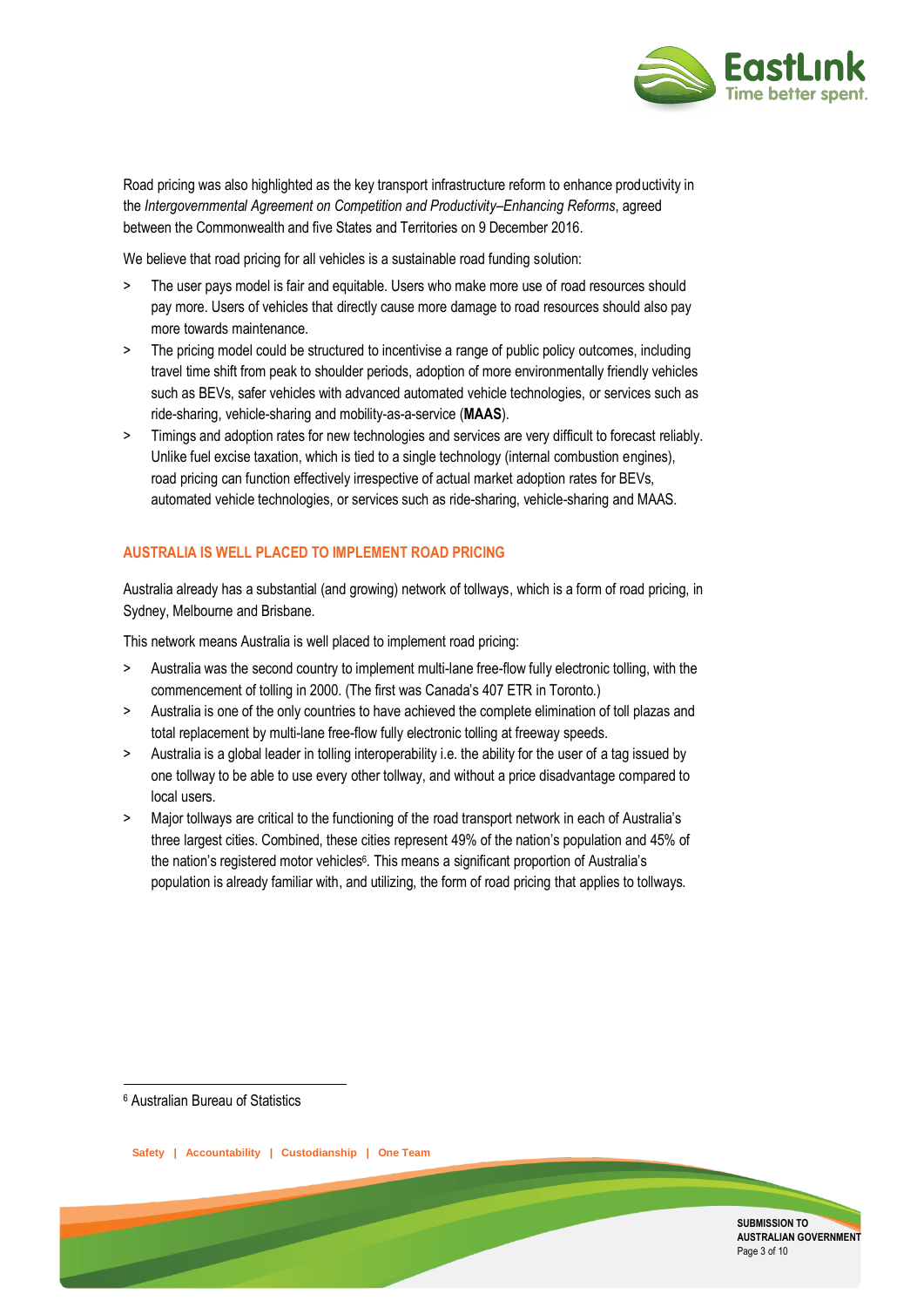

#### **ROAD PRICING SHOULD COMMENCE WITH HEAVY VEHICLES**

Introducing heavy vehicle road pricing will be simpler than road pricing for all vehicles:

- > Heavy vehicle users already pay a Road User Charge, which applies to each litre of diesel used by heavy vehicles on public roads during the financial year.
- > Heavy vehicle users are largely private operators, for whom variable costs are often preferable to fixed costs, especially when the same costs apply equally to all operators.
- > Heavy vehicles have a higher usage rate than private vehicles, so technology costs such as the installation of GPS/GSM On Board Units (**OBUs**) to record and transmit road usage are able to be amortised over many more vehicle kilometres, keeping down the cost of collecting a road user charge.

Therefore, we agree that road pricing should commence with heavy vehicles.

## **ROAD PRICING FOR HEAVY VEHICLES – ALREADY PROVEN**

Road pricing for heavy vehicles has already been implemented and proven in countries as diverse as Austria, Belgium, Germany, Hungary, New Zealand, Poland, Russia, Slovakia and Switzerland.

#### **ROAD PRICING FOR LIGHT VEHICLES – GERMANY WILL BE THE PROVING GROUND**

Germany has been seeking to extend its road pricing scheme to include all passenger cars.

Since June 2015, implementation in Germany has been delayed by legal action initiated by the European Commission, because the Commission:

- > Has been concerned about potential discrimination based on nationality
- > Wishes to incentivise the use of more environmentally friendly cars.

In December 2016, the European Commission and Germany reached an agreement, under which:

- > Prices to be paid by foreign drivers will be lower than originally planned
- > Five categories of vehicles (instead of the original three) will allow for differentiation of the road price on the basis of environmental criteria.

We therefore expect that Germany will now proceed rapidly with the nationwide implementation of road pricing for all light vehicles.

Australia will be able to use Germany as a reference example, and leverage any relevant learnings from the German experience.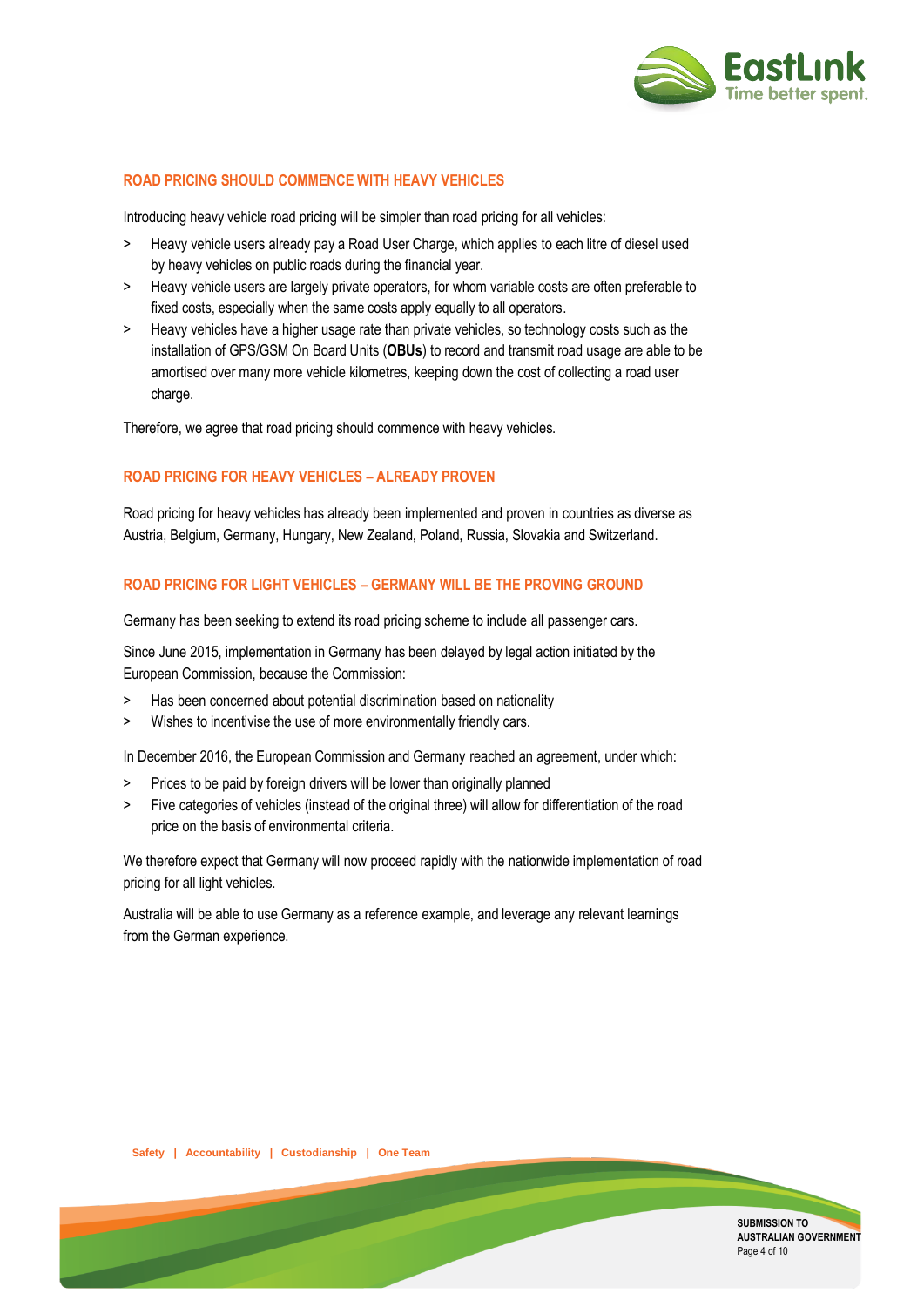

#### **INDEPENDENT PRICE REGULATION OF HEAVY VEHICLE CHARGES**

We now provide our responses to the specific questions for discussion outlined in the Paper.

## **Q.1 Do you have any comments, concerns or observations in relation to the transition from the current process to independent price regulation?**

While the initial focus is on implementing independent price regulation and then road pricing for heavy vehicles, the much bigger challenge – politically, socially, economically, legally and technically – will be extending road pricing to include all vehicles.

Every decision taken on the journey towards heavy vehicle road pricing should be considered in the context of how that decision will impact on, or assist with, extending road pricing to include all vehicles in the future.

Existing tollways should not be ignored.

For example:

> Tollways are a form of road pricing. The experience of Australian tollways should be considered as it provides practical insight into the questions posed by the Paper.

> How will existing toll charges for heavy vehicles, and subsequently all vehicles, fit within road use pricing?

> Will the public policy outcomes of road use pricing be constrained by existing concession agreements?

> Could a perverse economic impact occur if traffic and road usage behaviour is fundamentally altered by road pricing in a way that is detrimental to tollway operators?

> The possibility of a double charge occurring (in the event that a road pricing charge and a toll charge both apply to the same road) should be considered in any price modelling and impact assessment to maintain the intent and ensure the sanctity of contract for existing tollway concession agreements.



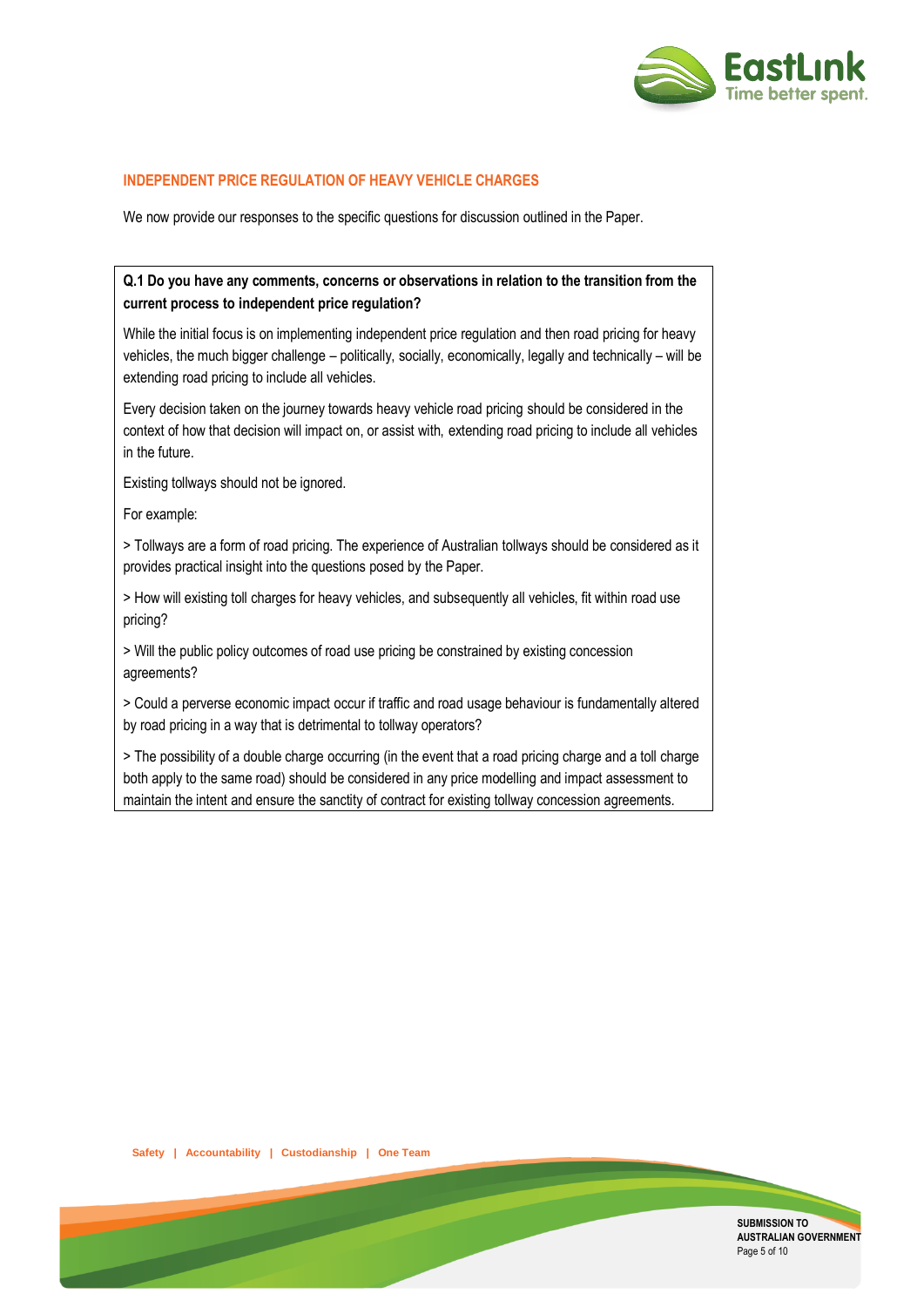

## **Q.2 What do you understand independent to mean? Do the options presented in the Paper accord with that understanding?**

We understand independent to mean a national body with characteristics including:

> In the case of price development: independent of each State but with well-defined obligations to treat each State fairly.

> In the case of price regulation: with well-defined obligations to protect the interests of businesses and consumers in a monopoly supply model.

> Independent of Commonwealth and State bodies that set budgets for the maintenance of existing roads and the construction of new roads.

> Independent of Commonwealth and State bodies engaged in setting road safety, public transport and environmental public policy outcomes.

> Independent of Commonwealth and State bodies that provide advice to Governments on infrastructure strategy.

> Independent of road service providers (i.e. State road authorities, local councils, private operators).

> Independent of road user categories (e.g. heavy vehicle operators).

Of the three examples provided in the Paper, the only option that accords with this understanding is *Option 1: The Australian Competition and Consumer Commission (ACCC) would undertake independent price regulation of heavy vehicle charges*.

**Q.3 In the short term, while the price regulator would only be regulating prices for heavy vehicle charges, could user concerns be adequately addressed through regulatory rules or is an appeal process needed?**

Our experience from building and operating the EastLink tollway is that provided reasonable toll prices are set and reasonable rules are applied to govern changes in pricing, then an appeals process is not necessary for prices.

Almost every vehicle operator would want lower prices, and could potentially create an argument about why their specific case is special. An appeals process is likely to be administratively intensive and would be unlikely to provide a positive outcome to the appellant in most cases, so we feel would add little value.

Instead of an appeals process after the fact of setting prices, we recommend a strong and highly respected economic regulator, one of whose principal objectives is to protect the interests of businesses and consumers in a monopoly supply model.

We also recommend extensive consultation and research on proposed pricing options prior to the setting of prices. In this regard, we note that IPART in NSW appears to have a process for price determination, which involves extensive consultation and review, which may provide guidance.

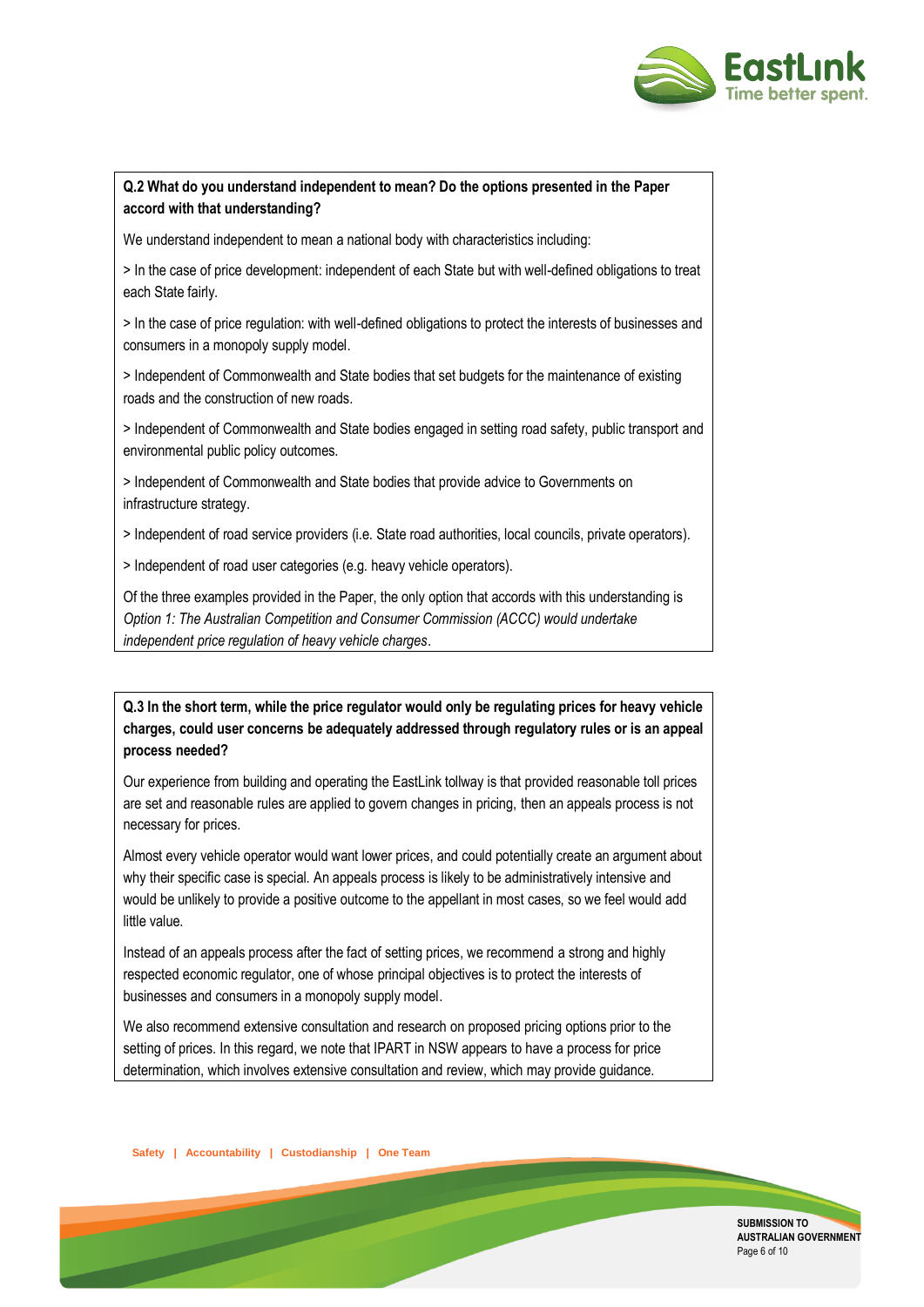

# **Q.4 How important is a nationally consistent approach to the regulation of heavy vehicle charges?**

A nationally consistent approach is essential.

This stems from our experience in the tollway sector, which has had a State-based rather than nationally consistent approach. We believe this demonstrates that a State-based approach is more likely to lead to problematic inconsistencies that affect users as well as service providers.

#### Tolling vehicle classifications are different in each State

Vehicle classifications are defined differently in each State (NSW, Victoria and Queensland). Different vehicle classifications mean that the same make and model of vehicle could be considered to be a different tolling class in each State, and charged at different pricing levels. Furthermore, the light commercial vehicle class does not exist in NSW.

These inconsistencies have led to problems including:

> Potential for a vehicle user to have a tolling account in one State for use in another State to unfairly gain access to lower prices.

> Toll multipliers for heavy vehicles (the multiple of the car toll) varies between States and can even vary between tollways within the same State.

> Motorcycles are treated differently: in Victoria and Queensland at half the car price; while in NSW at the same as the car price.

> Buses are treated differently: in Victoria the vehicle class for a bus depends on the number of seats; while in NSW and Queensland the number of seats is irrelevant.

> Trailers are treated differently: in Victoria and Queensland a car with a trailer is always priced as a car; while in NSW it may be priced as a car or heavy commercial vehicle depending on the axle count or height of the trailer.

#### Tag accounts can be used on interstate tollways, while non-tag accounts cannot

While a tag account can be used on all tollways in Australia, non-tag accounts are limited to the State in which they were issued, even though there is not a particular technical impediment.

## Vehicle look up fees set separately by each State

Vehicle licence plate number look up fees (for retrieving contact details for non-payers) are set separately by each State. On EastLink, which passes these fees through to the vehicle owner without any margin, this has resulted in Victorian vehicle owners being charged a \$2.71 look up fee, whereas vehicle owners from most other States are charged \$4.77. Vehicle owners from Tasmania and ACT are charged \$21.77. We do not believe that States should be charging such varying, high fees for what should be a fully automated look up service.

## Tolling enforcement processes are different in each State

The legislation processes, fees and penalties used to detect and enforce non-payers are different in each State. This has resulted in very different rates of non-payment in each State.

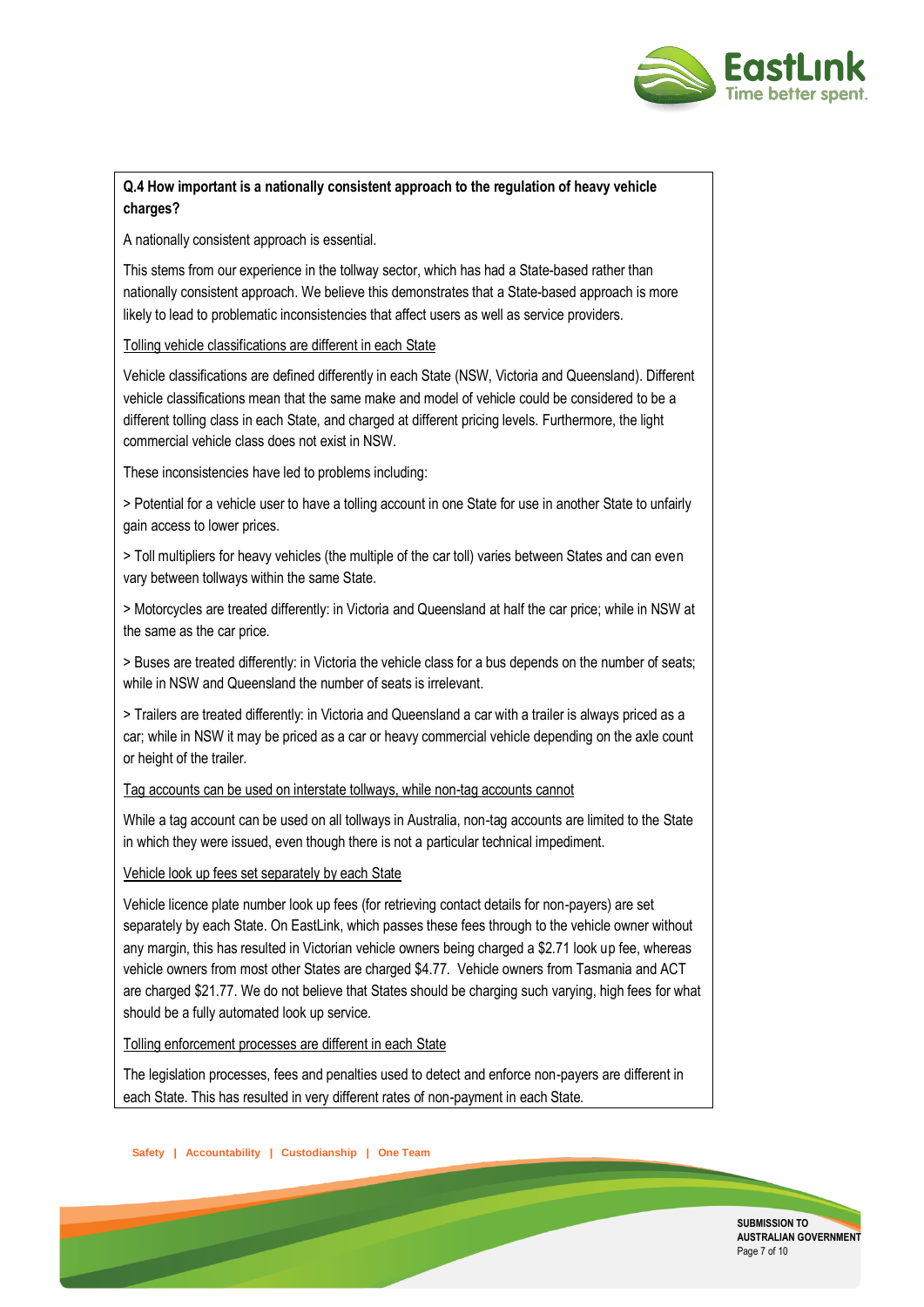

## **Q.5 What do you consider more important for establishing an independent price regulator for heavy vehicle charges, organisational capacity in economic regulation or industry specific expertise?**

Organisational capacity in economic regulation is more important than industry specific expertise.

Taking EastLink as an example, 79% of traffic is cars and motorcycles, 14% is light commercial vehicles, and only 7% is heavy commercial vehicles (data for the week 24 June to 30 June 2017).

Therefore, understanding of heavy vehicle usage is only a small part of the overall road pricing challenge, with the majority of the challenge being light vehicles including vans, cars and motorcycles. That is also a much more complex mix of vehicle users compared to heavy vehicle users:

- > Consumers everyone from high frequency commuters to occasional drivers
- > People experiencing hardship or disadvantage
- > Self-employed and small businesses
- > Small-medium enterprises (SMEs)
- > Operators of ancillary vehicle fleets
- > Fleet leasing and rental vehicle operators, which own the vehicles but have their customers driving
- > Taxi and limousine services
- > Transport services including ride sharing (e.g.Uber) and vehicle sharing (e.g. GoGet, Car Next Door)
- > Mobility-as-a-service (MAAS) across transport modes is expected to be important in the future.

## **Q.6 What would be your preferred option for establishing an independent price regulator for heavy vehicle charges?**

Of the three examples provided in the Paper, our preferred option is *Option 1: The Australian Competition and Consumer Commission (ACCC) would undertake independent price regulation of heavy vehicle charges.* This is based on our belief that:

- > A nationally consistent approach is essential.
- > The regulator's responsibilities need to be able to extend to include light vehicle road pricing.
- > The regulator needs to protect the interests of businesses and consumers in a monopoly supply model.
- > The regulator needs to be experienced in regulating consumer markets.
- > The regulator needs to understand the nature of large infrastructure projects including construction, financing, delivery and operations and maintenance.
- > The regulator needs to be highly respected, including by Governments, service providers, commercial and consumer markets.

**Safety | Accountability | Custodianship | One Team**

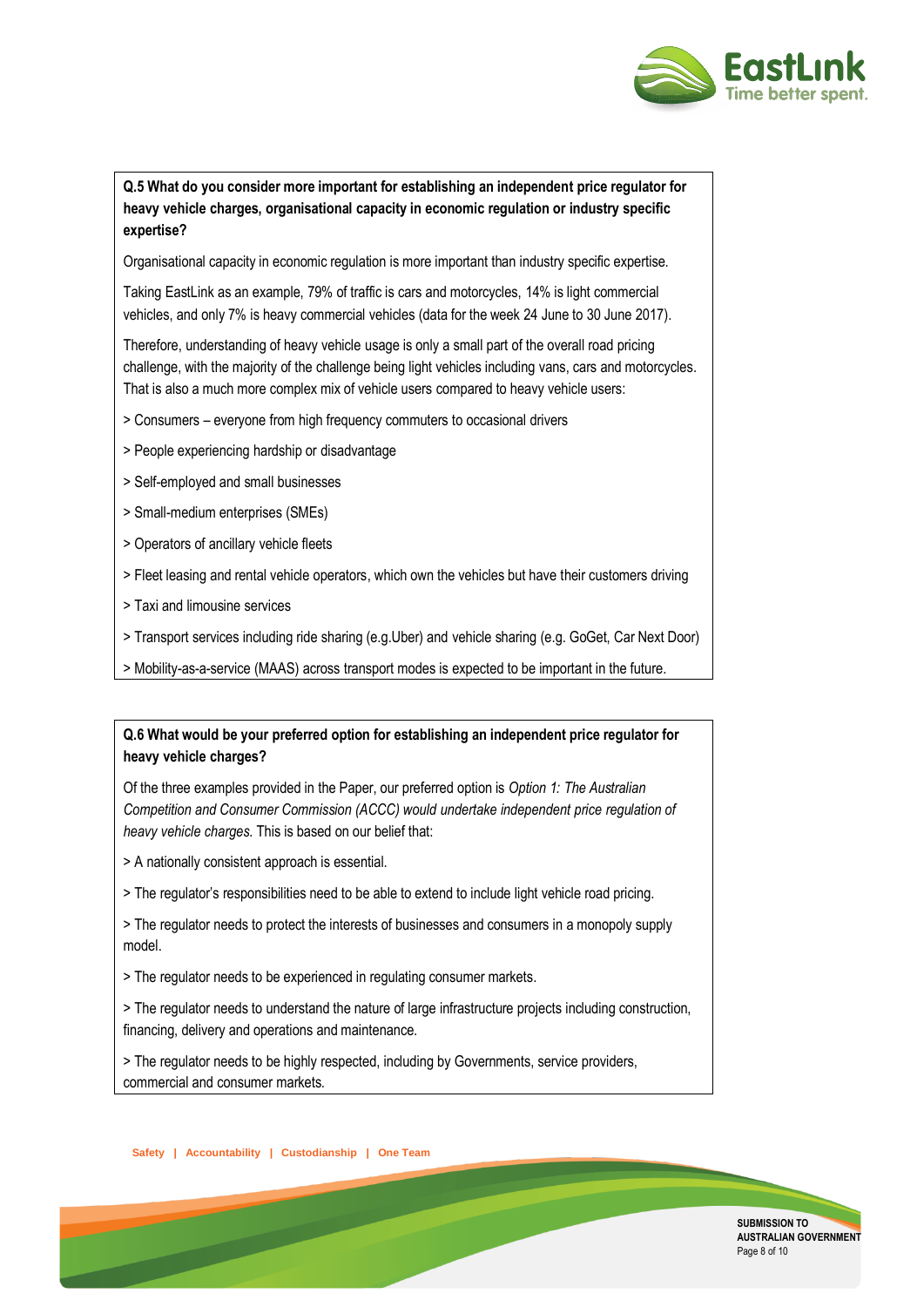

## **Q.7 Does there need to be a structural separation in the roles of price development and price regulation?**

A meaningful separation between price development and regulation provides an appropriate check and balance in a road pricing charge.

There should be a structural separation in the roles of price development and regulator, as they are fundamentally different and require different skillsets and experience. In addition, the regulator will likely be responsible for regulating much more than just price.

Price development for road pricing will be an extremely complex economic exercise, requiring a highly technical skillset to balance road pricing revenues against road maintenance and infrastructure development costs across States and regions, as well as public policy outcomes. This is a huge challenge in itself, which should therefore be structurally separate from price regulation.

Public roads under a road pricing model will be a form of monopoly supply. Australians normally rely on the market economy to provide positive outcomes for their prosperity and welfare. With a road pricing monopoly the usual market economy outcomes will not apply. A strong price regulation body will therefore be required to protect the interests of businesses and consumers.

The regulator will require very different skillsets and experience compared to the price developer. For example: over-sight of pricing, regulatory frameworks, access terms and conditions, and enforcement processes for non-paying road users; monitoring and reporting on prices and quality of roads as well as charging services; enforcement of compliance by service providers; stakeholder and community consultation; social understanding to ensure equity and fairness; and reporting to Governments.

# **Q.8 Are the functions of the economic regulator, as discussed in the Paper at Table 1, appropriate in the heavy vehicle sector. What should/shouldn't an economic regulator do?**

Broadly yes, but specifically the economic regulator should include these functions:

- > Protect the interests of businesses and consumers in a monopoly supply model.
- > Over-sight of pricing.
- > Over-sight of regulatory frameworks.
- > Over-sight of enforcement processes for non-paying road users.
- > Over-sight of access terms and conditions, including any service fees that may apply.
- > Enforcement of compliance by service providers.
- > Monitor and report on prices and quality of roads as well as charging services.